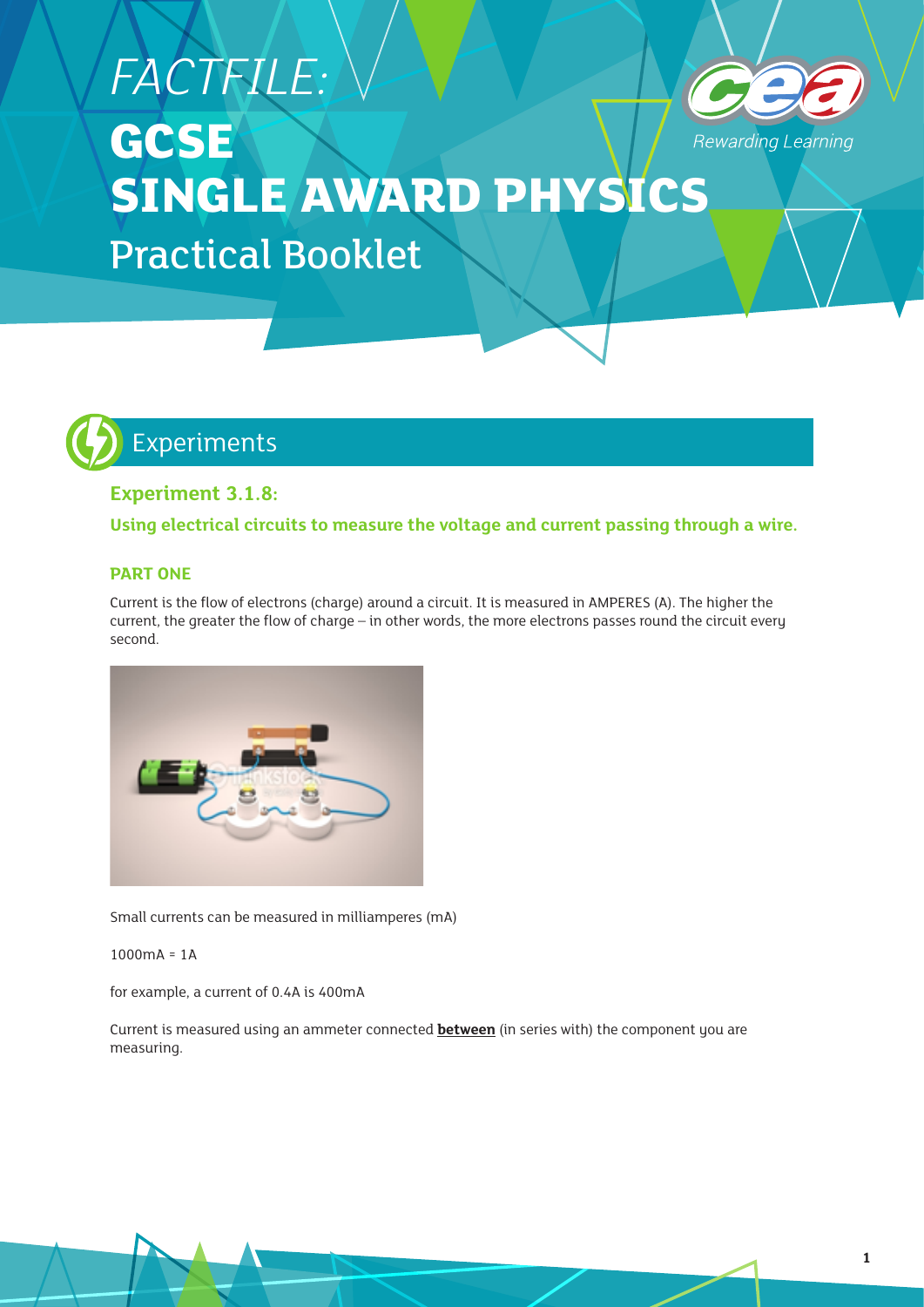#### **Current in a simple series circuit**

Set up the following circuit drawn in black (ignore the dotted line for now) with your ammeter in position 1 – **please ask to have this circuit checked by your teacher before you switch on**.

Before you switch the supply on, how do you think the ammeter readings will relate to each other?



You only have one ammeter so you will need to disconnect the ammeter from position 1 and reconnect it into position 2, then 3, then 4 and record the readings below.

A1 = \_\_\_\_\_\_\_\_\_\_\_\_ A2 = \_\_\_\_\_\_\_\_\_\_\_\_ A3 = \_\_\_\_\_\_\_\_\_\_\_\_ A4 = \_\_\_\_\_\_\_\_\_\_\_\_

What conclusion can you make about the ammeter readings? What do you think could be said about current in any series circuit?

Keeping the power supply on, break (or open) the circuit at point P and then Q. What do you notice and what conclusion can you draw from this?

\_\_\_\_\_\_\_\_\_\_\_\_\_\_\_\_\_\_\_\_\_\_\_\_\_\_\_\_\_\_\_\_\_\_\_\_\_\_\_\_\_\_\_\_\_\_\_\_\_\_\_\_\_\_\_\_\_\_\_\_\_\_\_\_\_\_\_\_\_\_\_\_\_\_\_\_\_\_\_\_\_\_\_\_\_\_\_\_\_\_

\_\_\_\_\_\_\_\_\_\_\_\_\_\_\_\_\_\_\_\_\_\_\_\_\_\_\_\_\_\_\_\_\_\_\_\_\_\_\_\_\_\_\_\_\_\_\_\_\_\_\_\_\_\_\_\_\_\_\_\_\_\_\_\_\_\_\_\_\_\_\_\_\_\_\_\_\_\_\_\_\_\_\_\_\_\_\_\_\_\_

\_\_\_\_\_\_\_\_\_\_\_\_\_\_\_\_\_\_\_\_\_\_\_\_\_\_\_\_\_\_\_\_\_\_\_\_\_\_\_\_\_\_\_\_\_\_\_\_\_\_\_\_\_\_\_\_\_\_\_\_\_\_\_\_\_\_\_\_\_\_\_\_\_\_\_\_\_\_\_\_\_\_\_\_\_\_\_\_\_\_

\_\_\_\_\_\_\_\_\_\_\_\_\_\_\_\_\_\_\_\_\_\_\_\_\_\_\_\_\_\_\_\_\_\_\_\_\_\_\_\_\_\_\_\_\_\_\_\_\_\_\_\_\_\_\_\_\_\_\_\_\_\_\_\_\_\_\_\_\_\_\_\_\_\_\_\_\_\_\_\_\_\_\_\_\_\_\_\_\_\_

\_\_\_\_\_\_\_\_\_\_\_\_\_\_\_\_\_\_\_\_\_\_\_\_\_\_\_\_\_\_\_\_\_\_\_\_\_\_\_\_\_\_\_\_\_\_\_\_\_\_\_\_\_\_\_\_\_\_\_\_\_\_\_\_\_\_\_\_\_\_\_\_\_\_\_\_\_\_\_\_\_\_\_\_\_\_\_\_\_\_

\_\_\_\_\_\_\_\_\_\_\_\_\_\_\_\_\_\_\_\_\_\_\_\_\_\_\_\_\_\_\_\_\_\_\_\_\_\_\_\_\_\_\_\_\_\_\_\_\_\_\_\_\_\_\_\_\_\_\_\_\_\_\_\_\_\_\_\_\_\_\_\_\_\_\_\_\_\_\_\_\_\_\_\_\_\_\_\_\_\_

Before adding an extra lead joining points R and S (the dotted line), predict what you think will happen to bulbs X, Y, Z and each of the ammeters.

Then record what actually does happen. Can you explain why you see this pattern? (Try to use the term *resistance*)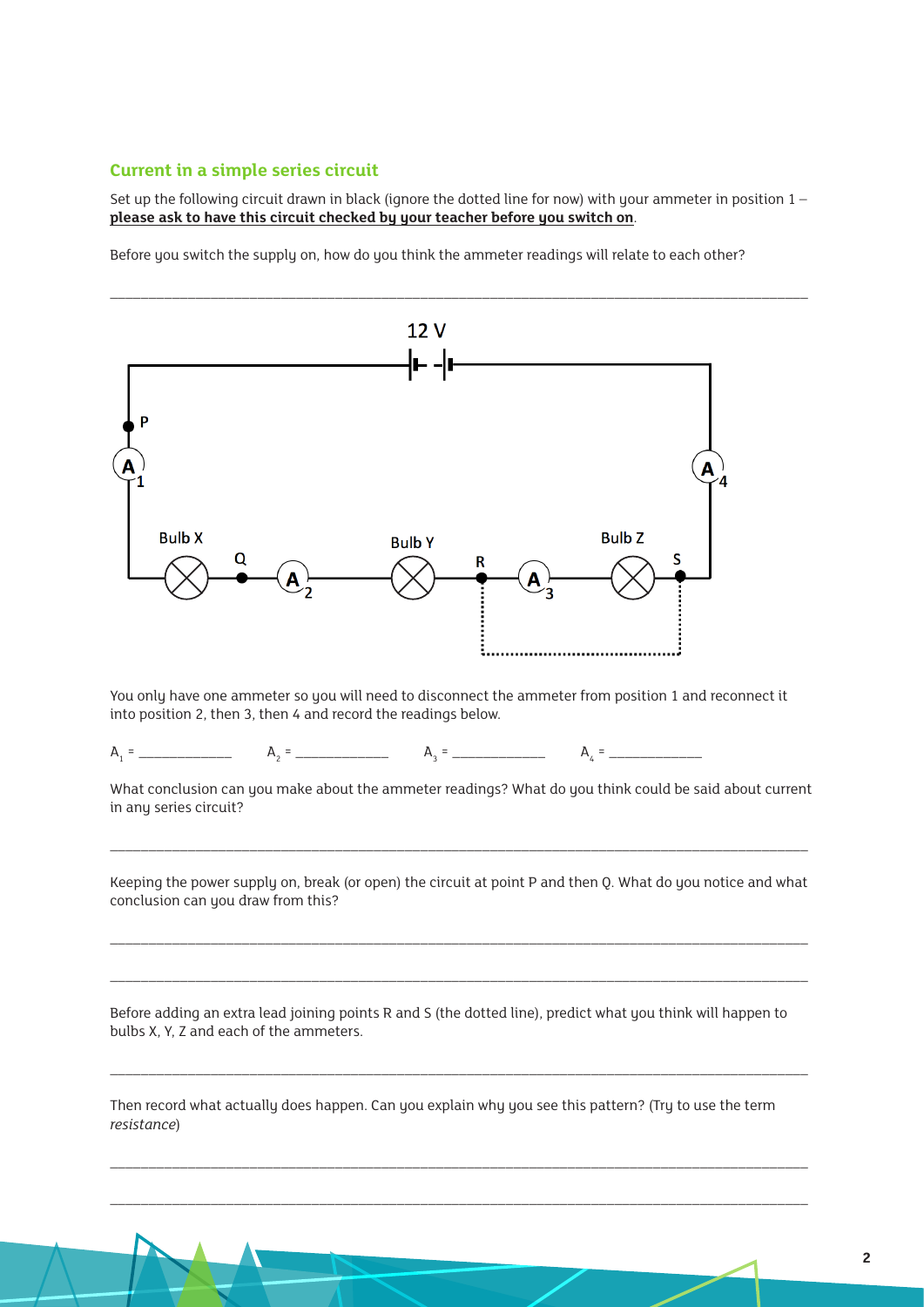### **Electric current – parallel circuits**

Set up the following circuit drawn in black (ignore the dotted line for now) with your ammeter in position 1 – **please ask to have this circuit checked by your teacher before you switch on**.

Before switching the supply on, explain how do you think the ammeter readings will relate to each other.



You only have one ammeter so you will need to disconnect the ammeter from position 1 and reconnect it into position 2, then 3, then 4 and record the readings below.

A1 = \_\_\_\_\_\_\_\_\_\_\_\_ A2 = \_\_\_\_\_\_\_\_\_\_\_\_ A3 = \_\_\_\_\_\_\_\_\_\_\_\_ A4 = \_\_\_\_\_\_\_\_\_\_\_\_

What conclusion can you make about the ammeter readings? What do you think could be said about current in any parallel circuit?

\_\_\_\_\_\_\_\_\_\_\_\_\_\_\_\_\_\_\_\_\_\_\_\_\_\_\_\_\_\_\_\_\_\_\_\_\_\_\_\_\_\_\_\_\_\_\_\_\_\_\_\_\_\_\_\_\_\_\_\_\_\_\_\_\_\_\_\_\_\_\_\_\_\_\_\_\_\_\_\_\_\_\_\_\_\_\_\_\_\_

\_\_\_\_\_\_\_\_\_\_\_\_\_\_\_\_\_\_\_\_\_\_\_\_\_\_\_\_\_\_\_\_\_\_\_\_\_\_\_\_\_\_\_\_\_\_\_\_\_\_\_\_\_\_\_\_\_\_\_\_\_\_\_\_\_\_\_\_\_\_\_\_\_\_\_\_\_\_\_\_\_\_\_\_\_\_\_\_\_\_

Keeping the power supply on, break (or open) the circuit at point P, then Q, and then R. What do you notice and what conclusion can you draw from this?

\_\_\_\_\_\_\_\_\_\_\_\_\_\_\_\_\_\_\_\_\_\_\_\_\_\_\_\_\_\_\_\_\_\_\_\_\_\_\_\_\_\_\_\_\_\_\_\_\_\_\_\_\_\_\_\_\_\_\_\_\_\_\_\_\_\_\_\_\_\_\_\_\_\_\_\_\_\_\_\_\_\_\_\_\_\_\_\_\_\_

\_\_\_\_\_\_\_\_\_\_\_\_\_\_\_\_\_\_\_\_\_\_\_\_\_\_\_\_\_\_\_\_\_\_\_\_\_\_\_\_\_\_\_\_\_\_\_\_\_\_\_\_\_\_\_\_\_\_\_\_\_\_\_\_\_\_\_\_\_\_\_\_\_\_\_\_\_\_\_\_\_\_\_\_\_\_\_\_\_\_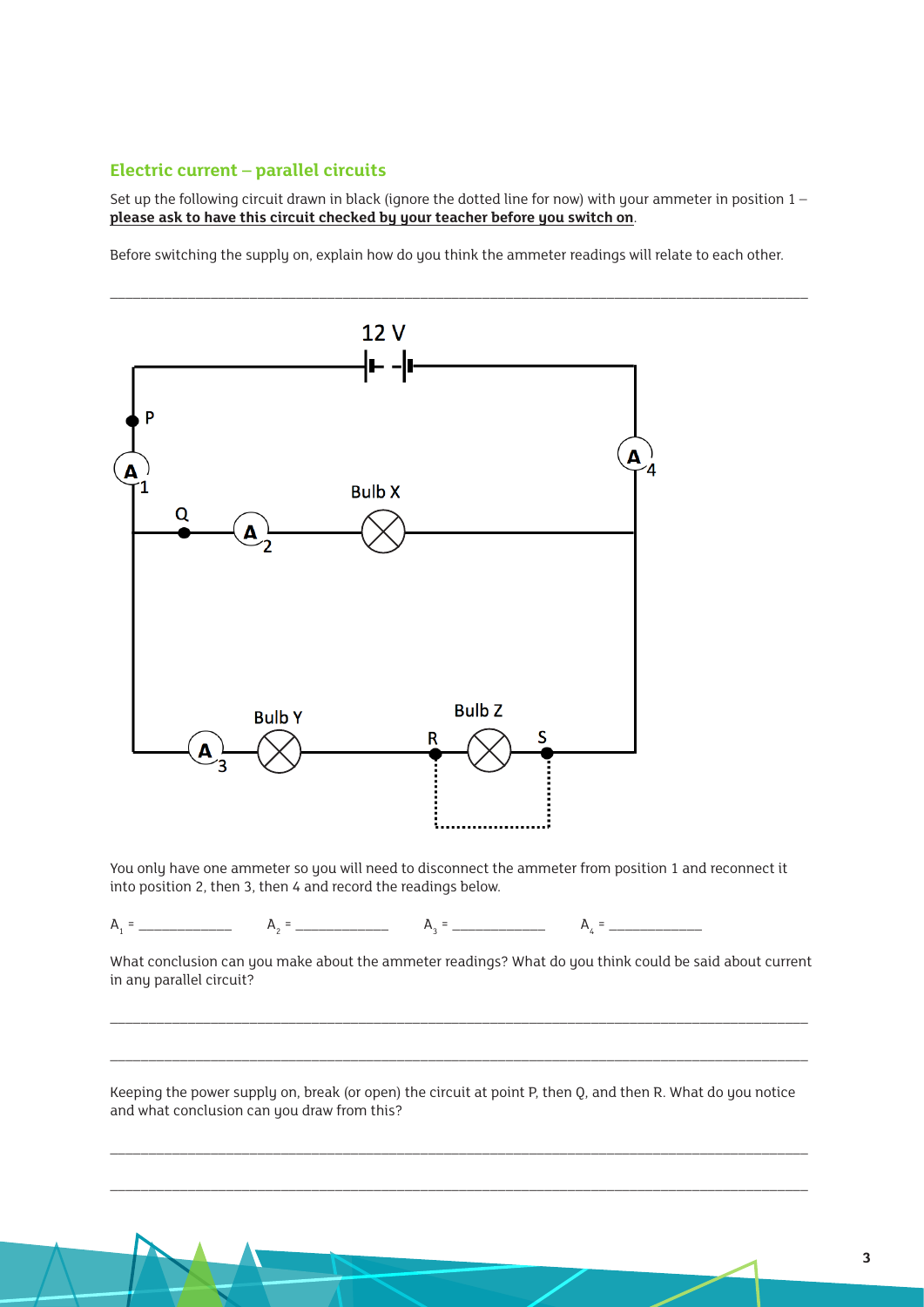Before you add an extra lead joining points R and S (the dotted line), predict what you think will happen to bulbs X, Y, Z and each of the ammeters.

\_\_\_\_\_\_\_\_\_\_\_\_\_\_\_\_\_\_\_\_\_\_\_\_\_\_\_\_\_\_\_\_\_\_\_\_\_\_\_\_\_\_\_\_\_\_\_\_\_\_\_\_\_\_\_\_\_\_\_\_\_\_\_\_\_\_\_\_\_\_\_\_\_\_\_\_\_\_\_\_\_\_\_\_\_\_\_\_\_\_

\_\_\_\_\_\_\_\_\_\_\_\_\_\_\_\_\_\_\_\_\_\_\_\_\_\_\_\_\_\_\_\_\_\_\_\_\_\_\_\_\_\_\_\_\_\_\_\_\_\_\_\_\_\_\_\_\_\_\_\_\_\_\_\_\_\_\_\_\_\_\_\_\_\_\_\_\_\_\_\_\_\_\_\_\_\_\_\_\_\_

\_\_\_\_\_\_\_\_\_\_\_\_\_\_\_\_\_\_\_\_\_\_\_\_\_\_\_\_\_\_\_\_\_\_\_\_\_\_\_\_\_\_\_\_\_\_\_\_\_\_\_\_\_\_\_\_\_\_\_\_\_\_\_\_\_\_\_\_\_\_\_\_\_\_\_\_\_\_\_\_\_\_\_\_\_\_\_\_\_\_

Then record what actually does happen. Can you explain why you see this pattern? (Try to use the term *resistance* in your response)

#### **Potential Difference in series and parallel**

#### **Series:**



Connect the circuit as shown (ignoring the dotted wire) with the ammeter as labelled and your one voltmeter positioned across the supply as shown. Then move the voltmeter to each of the positions X, Y and Z as shown and record your results.

| supplu | the control of the con- | . |  |  |  |
|--------|-------------------------|---|--|--|--|
|--------|-------------------------|---|--|--|--|

What pattern do you notice here?

…………………………………………………………………………………………………………………..

If the dotted lead were to be connected, what do you predict will happen to each bulb and to the five meter readings? Why?

\_\_\_\_\_\_\_\_\_\_\_\_\_\_\_\_\_\_\_\_\_\_\_\_\_\_\_\_\_\_\_\_\_\_\_\_\_\_\_\_\_\_\_\_\_\_\_\_\_\_\_\_\_\_\_\_\_\_\_\_\_\_\_\_\_\_\_\_\_\_\_\_\_\_\_\_\_\_\_\_\_\_\_\_\_\_\_\_\_\_

\_\_\_\_\_\_\_\_\_\_\_\_\_\_\_\_\_\_\_\_\_\_\_\_\_\_\_\_\_\_\_\_\_\_\_\_\_\_\_\_\_\_\_\_\_\_\_\_\_\_\_\_\_\_\_\_\_\_\_\_\_\_\_\_\_\_\_\_\_\_\_\_\_\_\_\_\_\_\_\_\_\_\_\_\_\_\_\_\_\_

Now connect that lead between points R and S and then move the voltmeter as necessary.

| $Rulh X =$                                | <b>Bulb Y</b><br>-                                                                                    |                                    | -                             |
|-------------------------------------------|-------------------------------------------------------------------------------------------------------|------------------------------------|-------------------------------|
| $\vee$<br>- - -<br>supply<br>____________ | $\overline{\phantom{a}}$<br>$\overline{\phantom{0}}$<br>$\overline{ }$<br>______________<br>$\lambda$ | -<br>V<br>$\overline{\phantom{a}}$ | -<br>$\overline{\phantom{0}}$ |
|                                           |                                                                                                       |                                    |                               |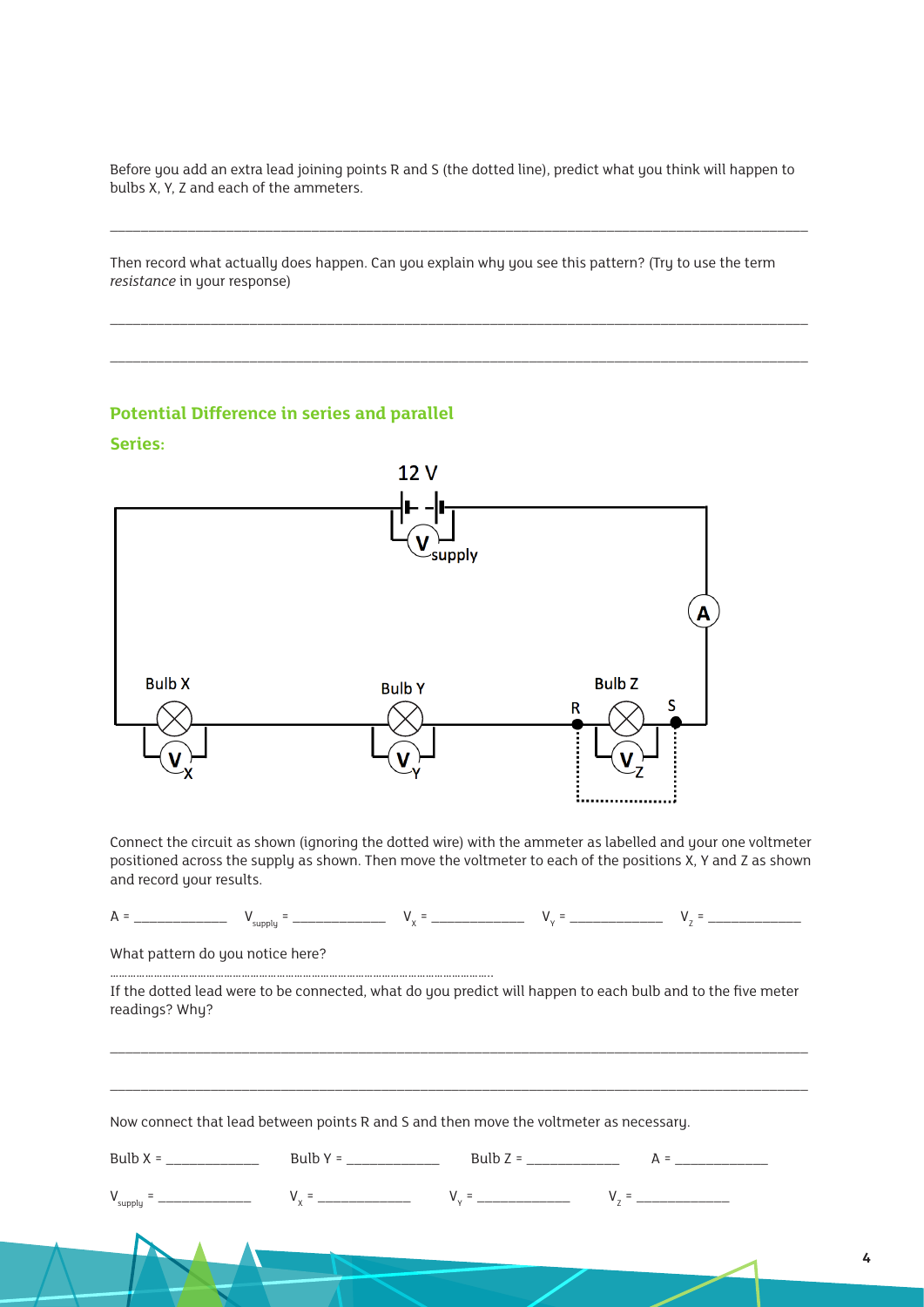Now can you explain why you see these changes?

# **Potential difference in series and parallel**



Once again, connect the circuit as shown. Move your one voltmeter around the circuit to the different positions. Do not yet add the wire between R and S.

\_\_\_\_\_\_\_\_\_\_\_\_\_\_\_\_\_\_\_\_\_\_\_\_\_\_\_\_\_\_\_\_\_\_\_\_\_\_\_\_\_\_\_\_\_\_\_\_\_\_\_\_\_\_\_\_\_\_\_\_\_\_\_\_\_\_\_\_\_\_\_\_\_\_\_\_\_\_\_\_\_\_\_\_\_\_\_\_\_\_

\_\_\_\_\_\_\_\_\_\_\_\_\_\_\_\_\_\_\_\_\_\_\_\_\_\_\_\_\_\_\_\_\_\_\_\_\_\_\_\_\_\_\_\_\_\_\_\_\_\_\_\_\_\_\_\_\_\_\_\_\_\_\_\_\_\_\_\_\_\_\_\_\_\_\_\_\_\_\_\_\_\_\_\_\_\_\_\_\_\_

\_\_\_\_\_\_\_\_\_\_\_\_\_\_\_\_\_\_\_\_\_\_\_\_\_\_\_\_\_\_\_\_\_\_\_\_\_\_\_\_\_\_\_\_\_\_\_\_\_\_\_\_\_\_\_\_\_\_\_\_\_\_\_\_\_\_\_\_\_\_\_\_\_\_\_\_\_\_\_\_\_\_\_\_\_\_\_\_\_\_

\_\_\_\_\_\_\_\_\_\_\_\_\_\_\_\_\_\_\_\_\_\_\_\_\_\_\_\_\_\_\_\_\_\_\_\_\_\_\_\_\_\_\_\_\_\_\_\_\_\_\_\_\_\_\_\_\_\_\_\_\_\_\_\_\_\_\_\_\_\_\_\_\_\_\_\_\_\_\_\_\_\_\_\_\_\_\_\_\_\_

\_\_\_\_\_\_\_\_\_\_\_\_\_\_\_\_\_\_\_\_\_\_\_\_\_\_\_\_\_\_\_\_\_\_\_\_\_\_\_\_\_\_\_\_\_\_\_\_\_\_\_\_\_\_\_\_\_\_\_\_\_\_\_\_\_\_\_\_\_\_\_\_\_\_\_\_\_\_\_\_\_\_\_\_\_\_\_\_\_\_

\_\_\_\_\_\_\_\_\_\_\_\_\_\_\_\_\_\_\_\_\_\_\_\_\_\_\_\_\_\_\_\_\_\_\_\_\_\_\_\_\_\_\_\_\_\_\_\_\_\_\_\_\_\_\_\_\_\_\_\_\_\_\_\_\_\_\_\_\_\_\_\_\_\_\_\_\_\_\_\_\_\_\_\_\_\_\_\_\_\_

 $V_{\rm s}$  \_\_\_\_\_\_\_\_\_\_\_\_\_\_\_  $V_{\rm 1}$  \_\_\_\_\_\_\_\_\_\_\_\_\_  $V_{\rm 2}$  \_\_\_\_\_\_\_\_\_\_\_\_\_  $V_{\rm 3}$  \_\_\_\_\_\_\_\_\_\_\_\_\_  $V_{\rm 4}$  \_\_\_\_\_\_\_\_\_\_\_

سر

What pattern do you notice between these results?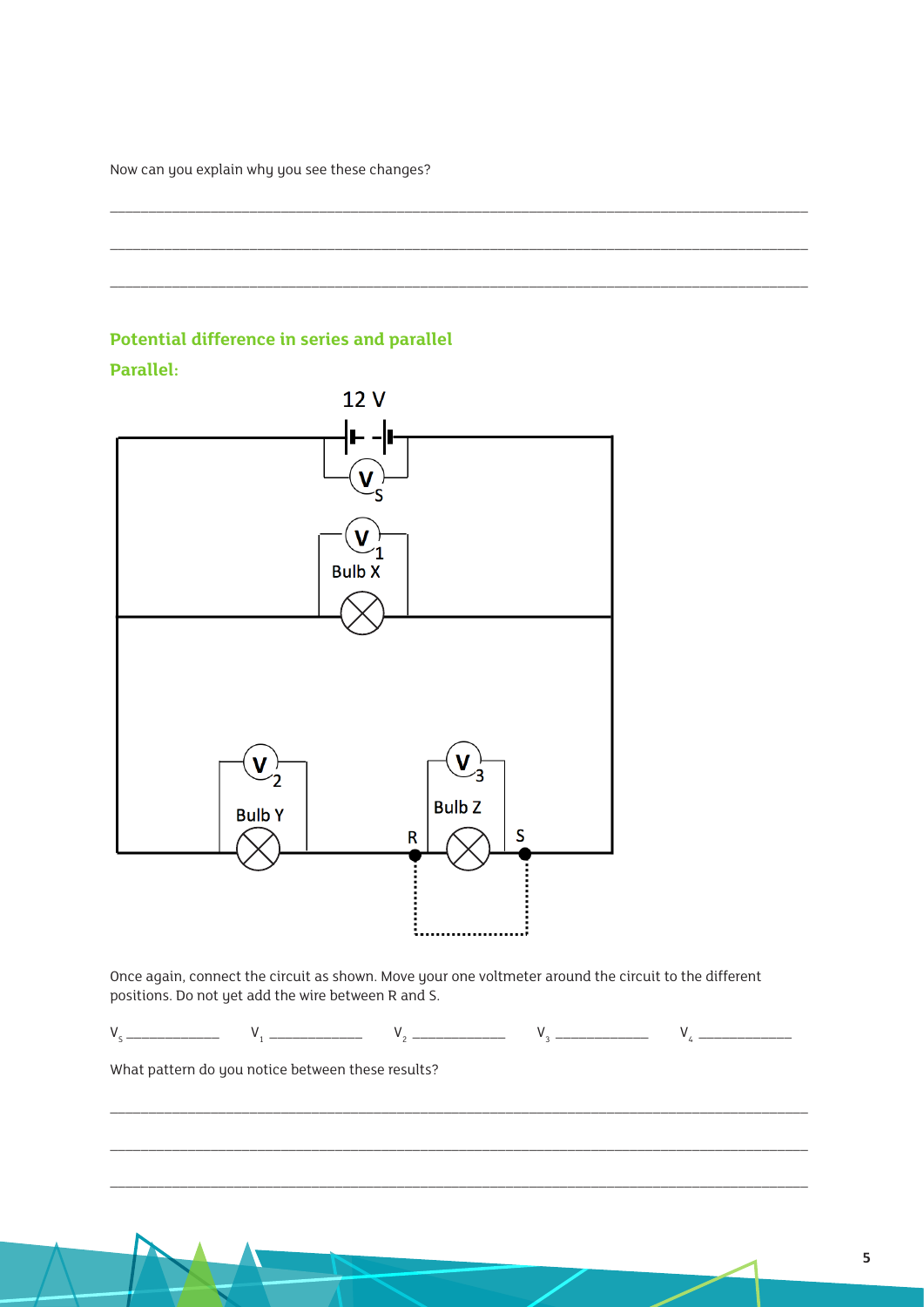Before you add a wire between R and S, predict what do you think will happen to the meter readings.

|                                           | Now add the wire between R and S and record the results.                                                                                                                                                                      |  |  |
|-------------------------------------------|-------------------------------------------------------------------------------------------------------------------------------------------------------------------------------------------------------------------------------|--|--|
|                                           | $V_1$ $V_2$ $V_3$ $V_4$ $V_5$ $V_6$ $V_7$ $V_8$ $V_9$ $V_9$ $V_9$ $V_9$ $V_9$ $V_9$ $V_9$ $V_9$ $V_9$ $V_9$ $V_9$ $V_9$ $V_9$ $V_9$ $V_9$ $V_9$ $V_9$ $V_9$ $V_9$ $V_9$ $V_9$ $V_9$ $V_9$ $V_9$ $V_9$ $V_9$ $V_9$ $V_9$ $V_9$ |  |  |
| Did the pattern turn out as you expected? |                                                                                                                                                                                                                               |  |  |
|                                           |                                                                                                                                                                                                                               |  |  |

#### **Risk Assessment:**

Make sure there are no broken wires or loose connections or terminals in your set up and equipment.

Do not remove, insert or touch any wires while the power supply is switched on.

Ensure you keep the power supply turned to a low value to prevent the bulb from blowing.

Z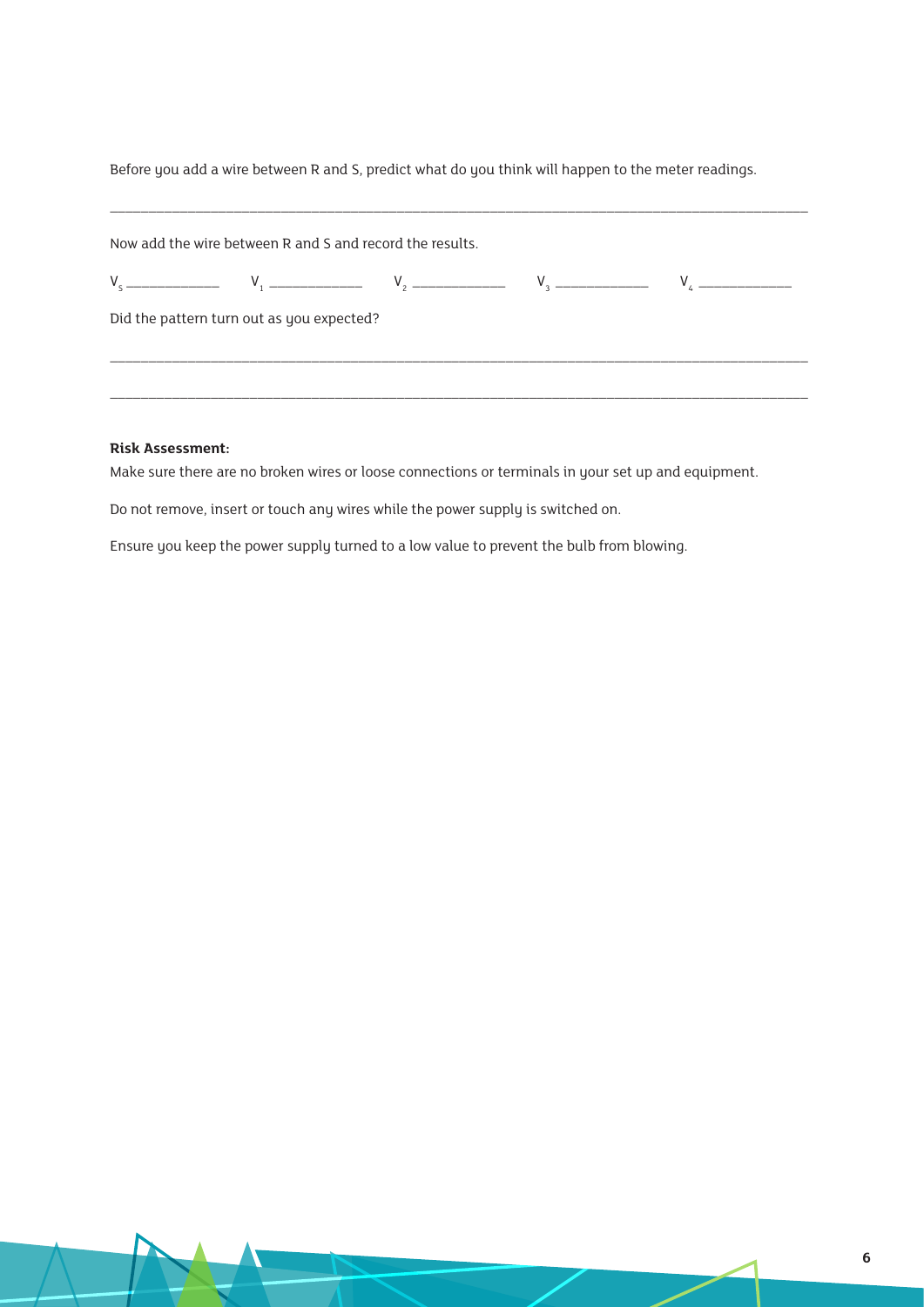# **Experiment 3.1.10:**

# **Using Electrical Circuits to demonstrate Ohm's Law**

### **Ohm's Law states that:**

The potential difference (voltage) across an ideal conductor is proportional to the current through it. The constant of proportionality is called the "resistance", R.

#### **Resistance can be calculated using V = I x R (R = V / I )**

where V is the potential difference (Volts) between two points which include a resistance R (Ohms). I is the current (Amps).

## **Apparatus and materials**

Ammeter (1 amp), DC Voltmeter (5 volt), DC Eureka wire (34 SWG), 10-cm length Power supply, low voltage, DC Leads, 4 mm, 6 Crocodile clips, 2 Rheostat (10 ohms, at least 1A)

(A Rheostat is a variable resistor)

#### **Procedure**

- 1. Set up the circuit shown. The length of Eureka wire acts as the resistance in the circuit.
- 2. By adjusting the power supply, you can vary the potential difference (p.d.) across the Eureka wire. The ammeter will show corresponding values of the current through the wire. Keep the current small so that the temperature of the wire does not increase. (Adjust the rheostat at the beginning and then keep it constant.) Record a series of values of p.d. and current.



- 3. Calculate the ratio of p.d./current for each pair of values. Record in the table.
- 4. Draw a graph to represent the same data. Calculate (and check) the value for resistance from the graph.

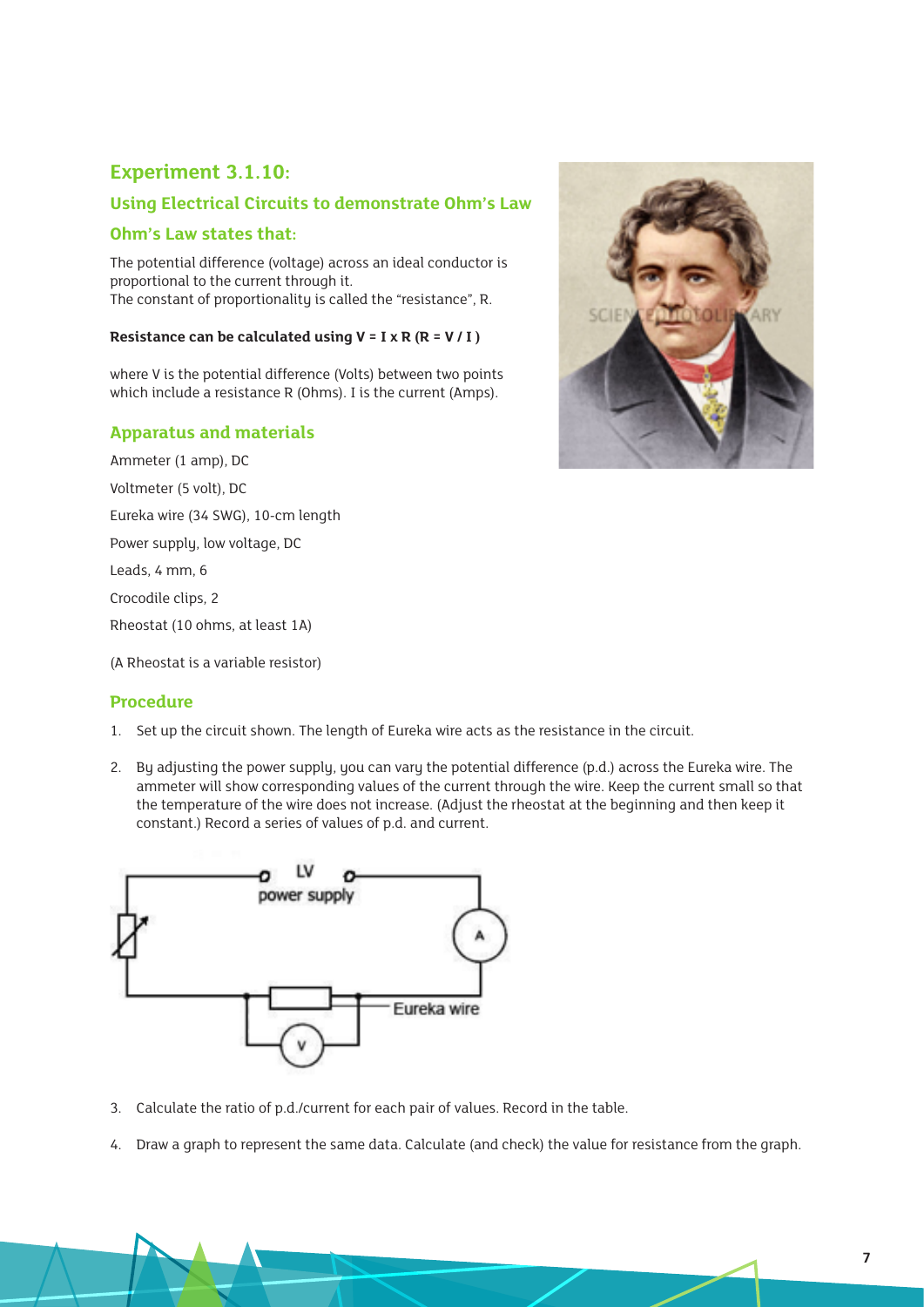| <b>Potential Difference</b><br>(V) | <b>Current</b><br>(1) | Resistance<br>(R) |
|------------------------------------|-----------------------|-------------------|
|                                    |                       |                   |
|                                    |                       |                   |
|                                    |                       |                   |
|                                    |                       |                   |
|                                    |                       |                   |

#### **Graph**



The independent variable is normally the potential difference and so it could be plotted along the x-axis. The resultant current, the dependent variable, would be plotted on the y-axis.

This would show how the current varies with potential difference. However, the ratio p.d./current is important to us, and so the axes would have to be reversed if the ratio were needed from the slope of the graph.

The straight-line graph through the origin indicates that the current is proportional to the potential difference driving it. It is this proportionality which is Ohm's law.

#### **Conclusion:**

#### **Risk Assessment:**

Make sure there are no broken wires or loose connections or terminals in your set up and equipment.

Do not remove or insert any wires while the power supply is switched on.

Ensure you keep the power supply turned to a low value to prevent the bulb from blowing.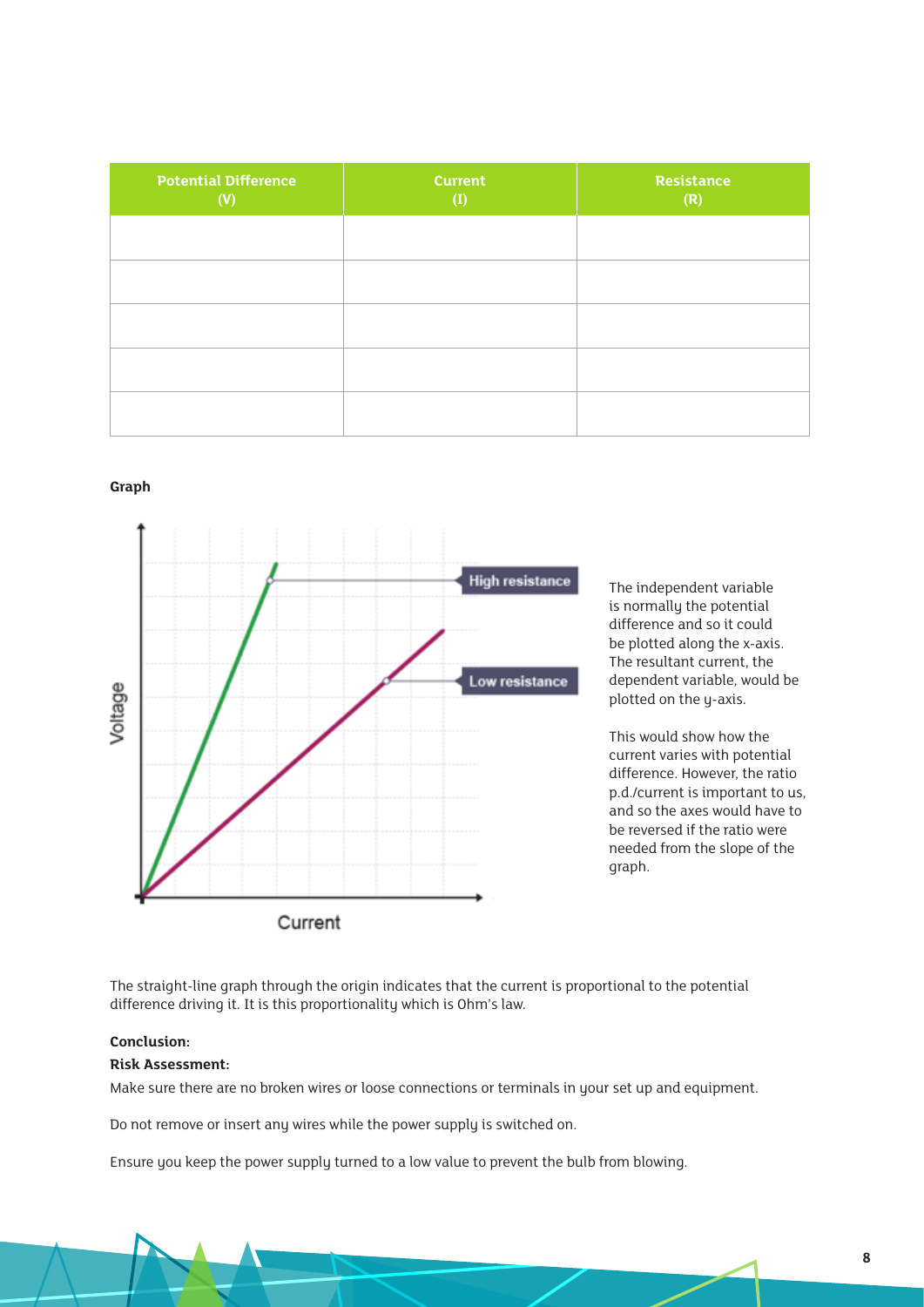# **Experiment 3.5.1:**

# **Investigating the heat conductivity of different materials**

Conduction is when thermal energy is passed on from particle to particle. The particles at the hot end of an object have more kinetic energy and vibrate more strongly and this is passed on to neighbouring particles along the length of the object. In non-metals (e.g. plastic, wood, rubber etc.) which are poor thermal conductors (i.e. good insulators), this conduction process is very slow.

In metals which are good thermal conductors however, the increased vibration of the atoms at the hot end of the rod is transferred to the cold end by two separate mechanisms:

- Inter-particle vibrations as for non-metals, and
- Free electrons which collide with strongly vibrating atoms at the hot end and then move through the rod, transferring their energy by collision with atoms and other electrons. This heat transfer mechanism is much faster than that due to vibrations from particle to particle and accounts for the fact that metals are excellent thermal conductors.



The apparatus shown below can be used to compare the thermal conductivity of four different metals. All the bars have identical dimensions and each has a small paperclip stuck to its end with petroleum jelly. The Bunsen Burner flame is positioned in the centre and the heat is conducted along the bars and eventually melts the petroleum jelly, causing the ball bearings to drop in a certain order. Record this order in the table.

|      | Order in which the pins fell | <b>Metal</b> |
|------|------------------------------|--------------|
|      | 1st                          |              |
|      | 2nd                          |              |
|      | 3rd                          |              |
| Heat | 4th                          |              |

#### **Conclusion:**

#### **Risk Assessment:**

Care should be taken when near the open flame. Safety goggles should be worn. Do not touch the metal during or after the heating process, Do not allow hot petroleum jelly to drip onto clothing or skin.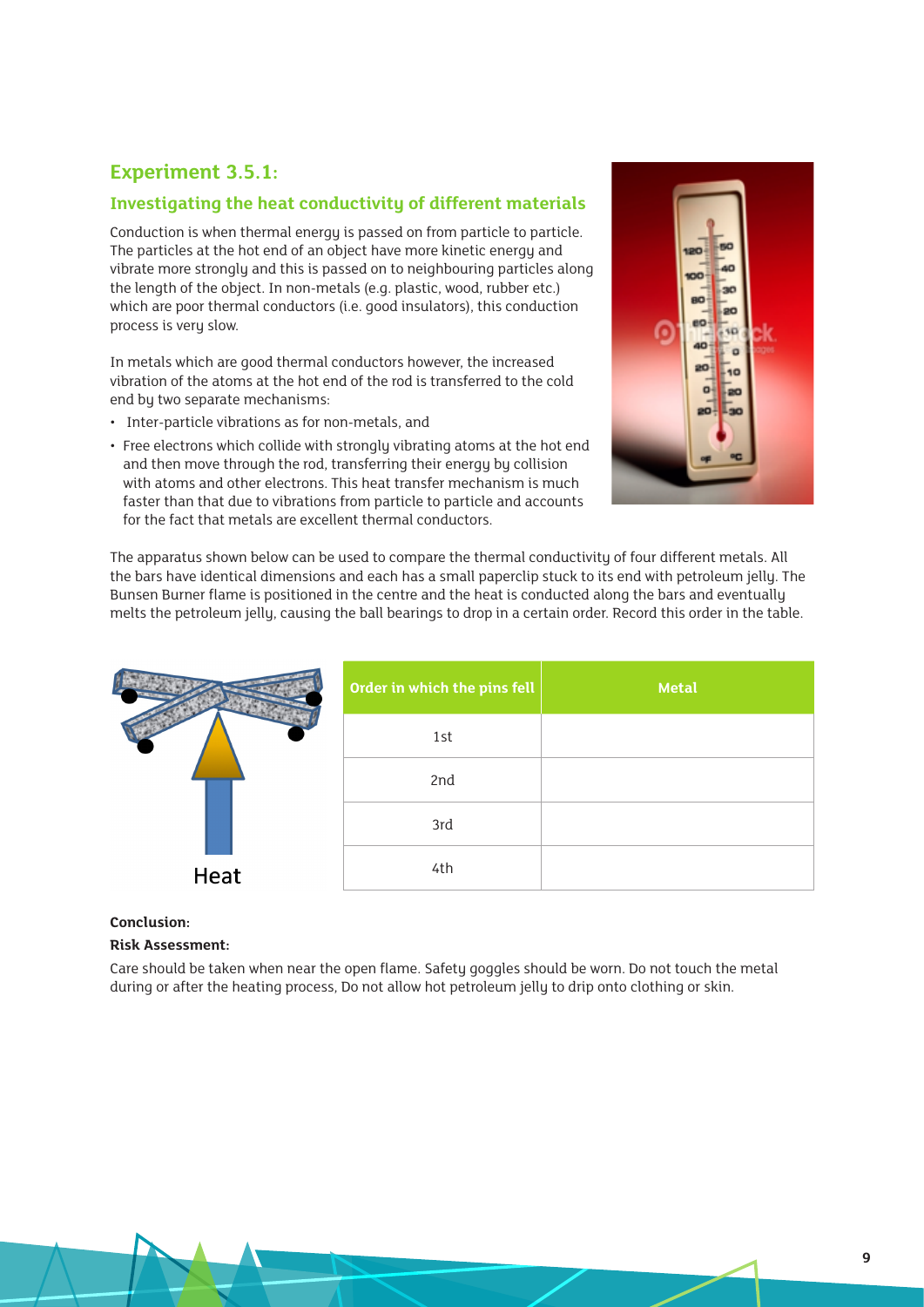# **Experiment 3.7.5**

# **Investigating reaction times.**

A reaction time is defined as the time our body takes to respond to a stimulus.

You can test your reaction time with a partner and a ruler.

One of you holds a ruler while the other holds their thumb and finger either side just below the 0cm mark.



The first person lets go of the ruler *without warning.* The other person must close their thumb and finger as soon as they see the ruler drop.

Record the distance in **centimetres** and use the table below to find your reaction time in **milliseconds**. Milliseconds are thousandths of a second.



Use the table to convert your distance to a time.

You could compare the reactions of your right and your left hand.

| <b>Drop</b>      | Length<br>(centimetres) | <b>Time</b><br>(milliseconds) | <b>Drop</b>       | Length<br>(centimetres) | <b>Time</b><br>(milliseconds) |
|------------------|-------------------------|-------------------------------|-------------------|-------------------------|-------------------------------|
| 1st              |                         |                               | 1st               |                         |                               |
| 2nd              |                         |                               | 2nd               |                         |                               |
| 3rd              |                         |                               | 3rd               |                         |                               |
| 4th              |                         |                               | 4th               |                         |                               |
| 5th              |                         |                               | 5th               |                         |                               |
| 6th              |                         |                               | 6th               |                         |                               |
| 7th              |                         |                               | 7th               |                         |                               |
| 8th              |                         |                               | 8th               |                         |                               |
| <b>Left Hand</b> | Average:                |                               | <b>Right Hand</b> | Average:                |                               |

The table calculates the time taken in terms of the distance the ruler has travelled. You should know that Speed, Distance and Time are all related, *but you do not need to be able to do this calculation.*

Your results will vary depending on technique and which pupils you used, but you should expect that many of you will show a slight improvement with practise.